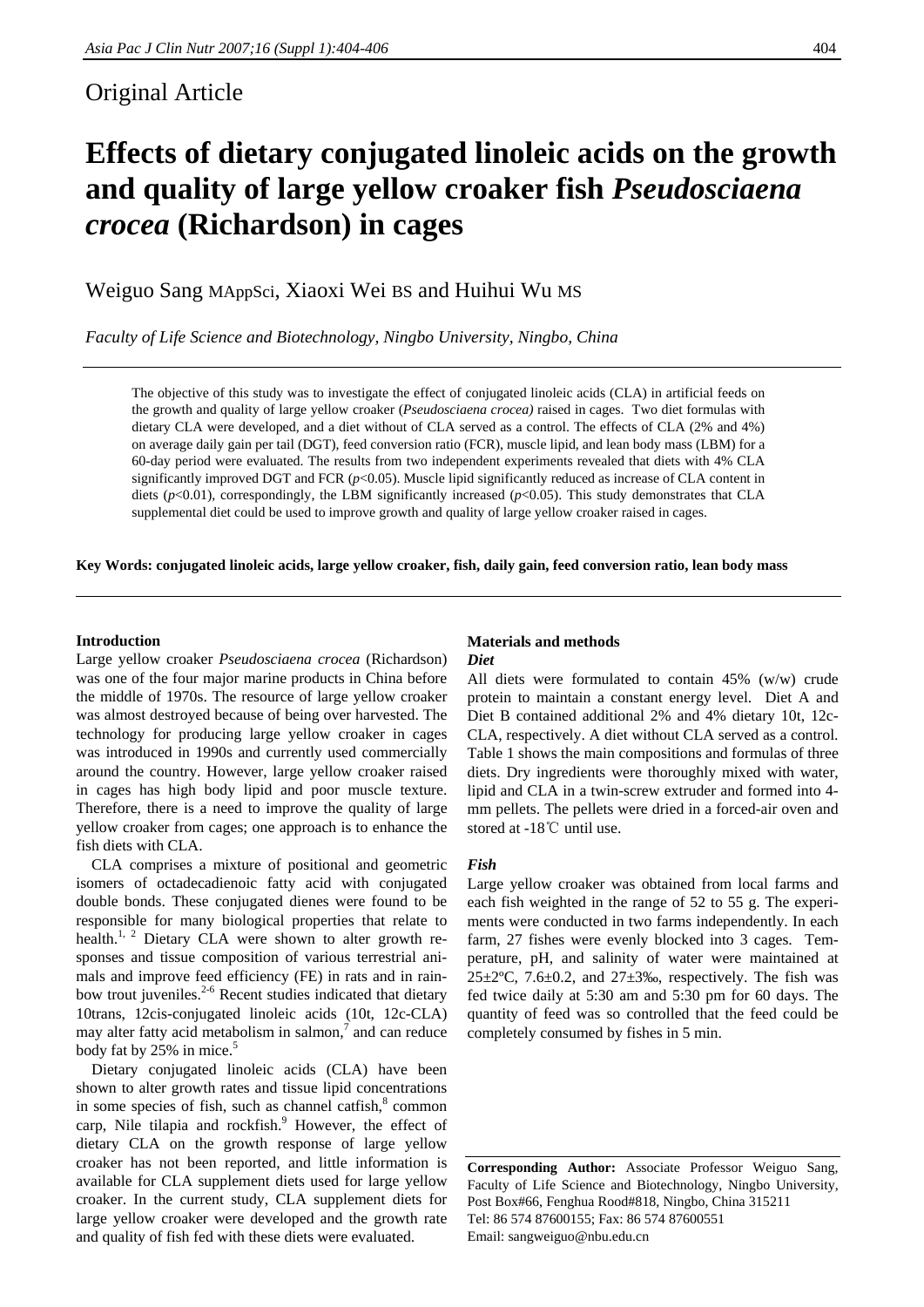| Main nutritional element         | Control | Diet A | Diet B |
|----------------------------------|---------|--------|--------|
| Protein / $\%$ (w/w)             | 45.8    | 45.7   | 45.2   |
| Lipid / $\%$ (w/w)               | 5.7     | 5.6    | 5.8    |
| $CLA$ (trans-10,cis-12) / %(w/w) |         |        |        |
| Water / $\%$ (w/w)               | 9.1     | 9.3    | 9.6    |

**Table 1.** Main nutritional elements and contents of formula diets for large yellow croaker

**Table 2.** Effect of CLA diets on growth of large yellow croaker<sup>1,2</sup>

| Cage | Diet    | <b>TSW</b>      | <b>TEW</b>      | TDW             | TF                    | <b>DGT</b>                         | <b>FCR</b>                 |
|------|---------|-----------------|-----------------|-----------------|-----------------------|------------------------------------|----------------------------|
| No.  |         | (kg)            | (kg)            | (kg)            | (kg)                  | $(g \cdot d^{-1} \cdot tail^{-1})$ |                            |
|      | Control | $0.47+0.10^a$   | $0.87+0.10^a$   | $0.09 + 0.03^a$ | $1.25 + 0.05^a$       | $0.90 + 0.11^a$                    | $2.56+0.11^{a}$            |
|      | А       | $0.47+0.10^a$   | $1.03+0.11^a$   | $0.08 + 0.03^a$ | $1.25 + 0.05^a$       | $1.19 + 0.15^a$                    | $1.95 + 0.07$ <sup>a</sup> |
|      | B       | $0.47 + 0.10^a$ | $1.15+0.10^a$   | $0.08 + 0.04^a$ | $1.25 + 0.05^a$       | $1.41 + 0.17^b$                    | $1.64+0.11b$               |
| 4    | Control | $0.50+0.10^a$   | $0.88 + 0.11^a$ | $0.11 + 0.03a$  | $1.25 + 0.05^a$       | $0.91 + 0.09^a$                    | $2.54+0.06^{\text{a}}$     |
|      | A       | $0.50+0.10^a$   | $1.16 + 0.10^a$ | $0.09 + 0.04^a$ | $1.25 + 0.05^a$       | $1.40+0.14b$                       | $1.65 + 0.13^{b}$          |
|      | В       | $0.50+0.10^a$   | $1.28 + 0.10^a$ | $0.09 + 0.04^a$ | $1.25 + 0.05^{\circ}$ | $1.62 + 0.08^b$                    | $1.43 + 0.09$ <sup>b</sup> |

<sup>1</sup> Values are expressed as means  $\pm$  standard deviations of 5 measurements. Means with the same letter in the same column are not significantly different ( $p$  <0.05). <sup>2</sup> TSW = total start weight of fish; TEW = total end weight; TDW = total dead fish weight; TF = total feed weight for feeding; DGT = average daily gain per tail; FCR = feed conversion ratio.

| Cage No. | Diet    | Lipid                         | Lean body mass             |
|----------|---------|-------------------------------|----------------------------|
|          |         | $(\%$ , w/w)                  | (kg)                       |
|          | Control | $4.25 \pm 0.04$ <sup>a*</sup> | $0.90 \pm 0.11^{\text{a}}$ |
|          | A       | $2.35 \pm 0.02$ b*            | $1.19 \pm 0.15^{\text{a}}$ |
|          |         | $2.18 \pm 0.03^{b*}$          | $1.41 \pm 0.17^b$          |
|          | Control | $4.61 \pm 0.05$ <sup>a*</sup> | $0.91 \pm 0.09^a$          |
|          | A       | $2.27 \pm 0.04$ <sup>b*</sup> | $1.40 \pm 0.14^b$          |
|          |         | $2.15 \pm 0.05^{b*}$          | $1.62 \pm 0.08^b$          |

**Table 3.** Effect of CLA diets on lipid content and lean body mass of large yellow croaker<sup>1</sup>

<sup>1</sup> Values are expressed as means  $\pm$  standard deviations of 5 measurements. Means with the same letter in the same column are not significantly different ( $p$ <0.05); Means with the same letter with a \* in the same column are not significantly different ( $p$ <0.01).

#### *Statistical analysis*

A completely randomized and factorial design was used for this experiment. All data points are presented by the mean with standard deviation (n=5). Data sets were analyzed by student t-test using SPSS11.5 (SPSS, Inc. Chicago, IL) and EXCEL, version7.0 for the multiple means comparisons. Significance of difference was reported at *p* < 0.05 or *p* < 0.01.

#### **Results**

*Effect of dietary CLA on growth of large yellow croaker* Average daily weight gain per tail (DGT) and feed conversion ratio (FCR) of fishes fed with dietary CLA were significantly improved  $(p \le 0.05)$  as showed in Table 2. Increase of CLA content in diet results in an increase of DGT and a decrease of FCR.

*Effect of dietary CLA on quality of large yellow croaker* Table 3 shows that quality of large yellow croaker, in terms of muscle lipid and lean body mass, was significantly improved when fish fed with dietary CLA. Muscle lipid from 4.25/4.61 reduced to 2.35/2.27 for 2% CLA diets and further reduced to 2.18/2.15 for 4% CLA diets. Correspondingly, lean body mass increased from 0.90/0.91 to 1.19/1.40 for 2% CLA diets and further increased to 1.41/1.62 for 4% CLA diets.

#### **Discussion**

The effects of conjugated linoleic acid (CLA) on body composition were investigated extensively. Mice fed CLA-supplemented diet exhibited 60% lower body fat and 14% increased lean body mass relative to controls.<sup>2,8</sup> The effects of CLA on body composition appear to be due in part to reduced fat deposition and increased lipolysis in adipocytes, possibly coupled with enhanced fatty acid oxidation in both muscle cells and adipocytes.<sup>9,10</sup> Other results indicated that 18:2(trans-10,cis-12), and not 18:2(cis-9,trans-11), is the bioactive isomer of fatmetabolizing. $1,10,11$  In the current study, better growth of large yellow croaker was observed and better quality of fish muscle was obtained when fish fed with dietary CLA. Our results suggest that large yellow croaker has similar biological response to CLA as other animals. This study demonstrates that dietary CLA could improve productivity and quality of large yellow croaker raised in cages.

#### **Acknowledgment**

We acknowledge the key lab of aquatic genetic resources and aquacultural ecology certificated by Ministry of Agriculture for financial support for the Project (No. 2002183).